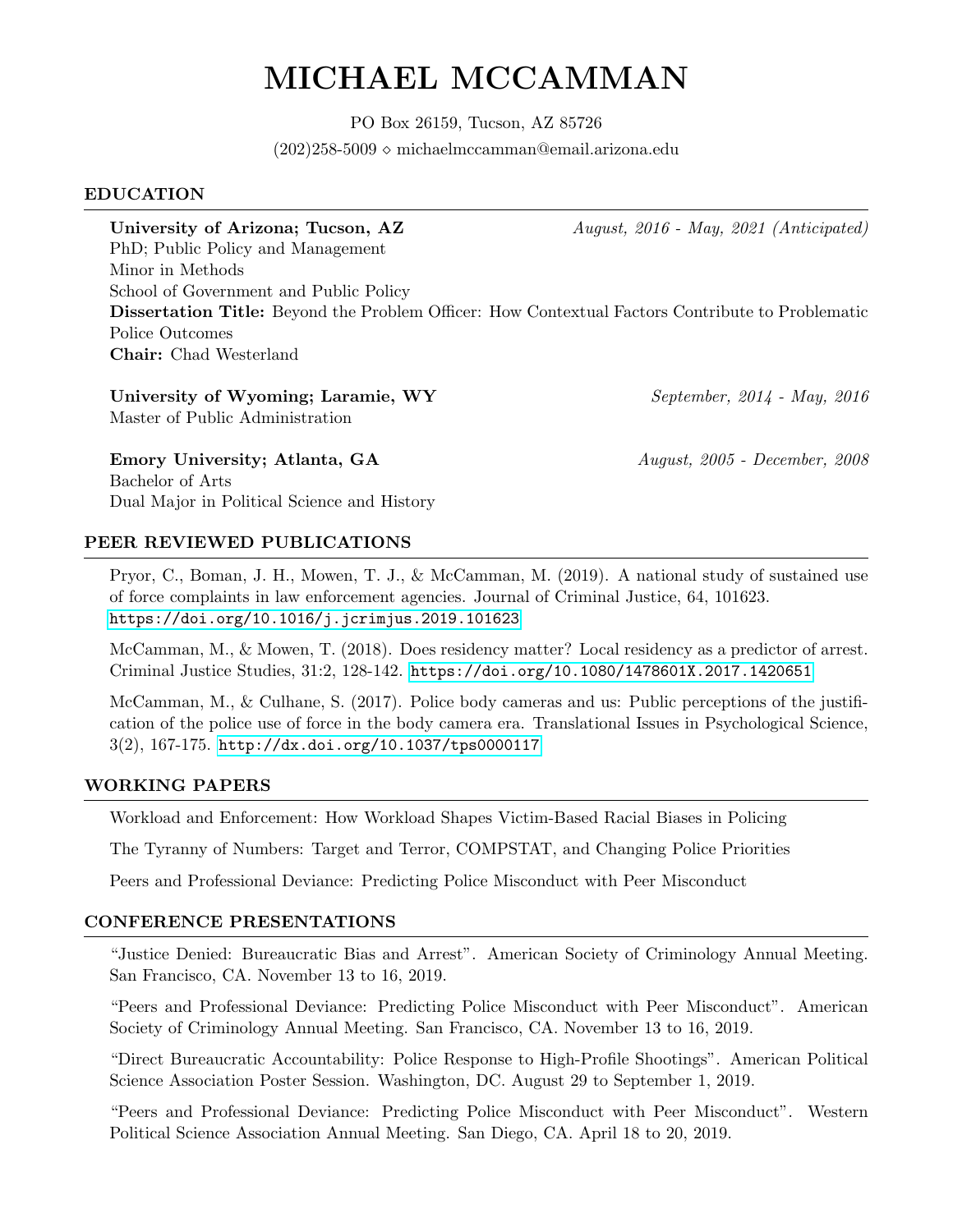"Justice Denied: Bureaucratic Bias and Homicide Resolution". Arizona Symposium on Criminal Justice. Tucson, AZ. March 22, 2019.

"Incentives and Enforcement: How Financial Incentives Shape Policing". Association for Public Policy Analysis and Management Poster Session. Washington, DC. November 8 to 10, 2018.

"The Impact of Officer Demeanor on the Legitimacy of a Police Shooting". Academy of Criminal Justice Sciences Poster Session. Denver, CO. March 29 to April 2, 2016.

## TEACHING HISTORY

Instructor of Record; Criminal Justice Administration (Summer, 2020). University of Arizona PA 241. Online

Instructor of Record; Constitutions, Courts, and Corrections (Spring, 2020). University of Arizona PA 335.

Instructor of Record; Bureaucracy, Politics, and Policy (Summer, 2019). University of Arizona PA 406. Online.

Teaching Assistant, 2015-2017; 2019

# GRANTS AND OTHER AWARDS

#### –External:

National Science Foundation I-Corps Site Participant, 2017 (\$3000)

#### –Internal:

University of Arizona Graduate and Professional Student Council Travel Grant for APPAM, 2018-2019 Academic Year (\$750)

University of Arizona School of Government and Public Policy Summer Research Grant, 2018 (\$2000)

University of Arizona Graduate and Professional Student Council Travel Grant for ICPSR, 2017-2018 Academic Year (\$750)

University of Arizona School of Government and Public Policy Summer Research Grant, 2017 (\$2000)

University of Wyoming Masters of Public Administration Program M.P.A. Directors Award, 2016 (\$300)

University of Wyoming Simpson Fund Conference Travel Grant 2016 (\$500)

#### ADDITIONAL TRAINING AND EXPERIENCE

Inter-university Consortium for Political and Social Research Summer Workshop Series (2018) Structural Equation Modelling with Latent Variables, Simultaneous Equation Modelling, Survival Analysis (audited).

National Science Foundation I-Corps (2017) Site Participant

University of Arizona, Tucson, AZ, Department of Sociology Winter Methods Workshop (2017) Data Science in R.

Laramie Downtown Development Authority (2015-2016) Empress Development Intern; put together the deal for a \$3 Million grant. [https://www.laramieboomerang.com/news/local\\_news/big-hollow-could-move-into-empress-l](https://www.laramieboomerang.com/news/local_news/big-hollow-could-move-into-empress-lot/article_d1ccb632-0068-11e6-8101-1bd16601c5b0.html)ot/ [article\\_d1ccb632-0068-11e6-8101-1bd16601c5b0.html](https://www.laramieboomerang.com/news/local_news/big-hollow-could-move-into-empress-lot/article_d1ccb632-0068-11e6-8101-1bd16601c5b0.html)